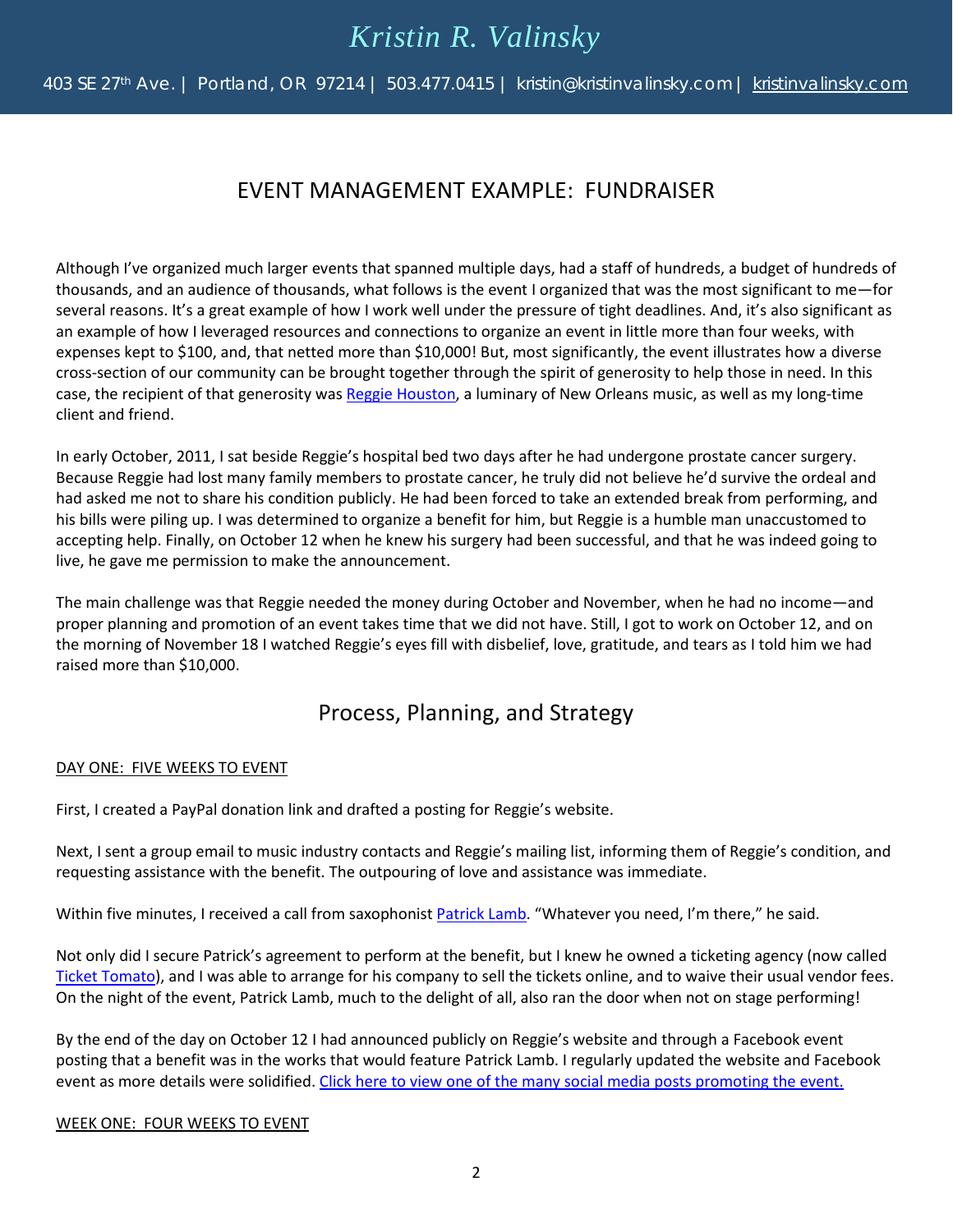Nailing down a preferred date was easy. Thanksgiving was just six weeks away, and I knew that if the event was to be successful:

- It needed to happen before people were busy with the holidays.
- It should be held on a Thursday evening because any talent or venue we'd want would already be booked on every weekend—and because, next to Fridays and Saturdays, Thursdays are the easiest nights to attract a crowd in Portland.
- I needed a minimum of three full weeks to get any media publicity at all—and preferably four weeks.

That left me with the optimal dates of Thursday November 10 or 17.

Securing a venue with less than a month's notice would prove to be a bit more difficult. There was no chance of a large club or traditional concert hall being available—but I wasn't interested in those venues because, having owned one, I knew that revenue from alcohol sales would be key to insuring the success of an event with such short lead-time. I also knew we'd need more than just a performance space. In order to raise a decent amount of money, we'd need multiple rooms to accommodate revenue streams other than ticket and alcohol sales, like food, merchandise, and a silent auction.

I called a friend who was an event coordinator for The Old Church in downtown Portland. The venue was available and I was able to negotiate booking the entire Church, for the entire day, for a mere \$100—a discount of more than \$1,000!

As soon as I had the venue confirmed:

- I updated Patrick Lamb, who immediately posted the tickets for sale.
- I updated Reggie's website and social media.

Within a week of putting out the call for assistance, I had:

- Secured barbecued ribs to feed 300 from Cannon's Rib Express.
- Secured wine and beer donations and sponsorships from my contacts at Eugene Wine Cellars and Ninkasi Brewing.
- Enlisted the help of [Mysti Krewe of Nimbus](http://www.portlandmardigras.com/mysti-krewe-of-nimbus/) (a group of New Orleans expats who organize Portland's Mardi Gras Ball each year and host a float in Portland Rose Festival's Starlight Parade) to manage the silent auction and handle decorations.
- Booked, and scheduled the lineup for much of the talent including **Tom Grant, Mary Flower**, Janice Scroggins, and [The Norman Sylvester Band.](http://normansylvester.com/)

#### WEEK TWO: THREE WEEKS TO EVENT

I now had enough details confirmed to write and distribute the press release, which I sent to all of the local news outlets, blues and jazz organizations, radio stations, and bloggers—as well as the performers and sponsors of the benefit. Because time was so short, I called Oregon Music News Editor in Chief Tom D'Antoni, who also hosted a radio show on KMHD, and Oregonian reporter Ryan White, both of whom had provided generous coverage to Reggie in the past. Both covered the event in advance, and we received ample free promotion online, on the air, and in print. Following this summary is Ryan White's article that appeared in The Oregonian on November 11.

Because Halloween is a big night for people to go out and hear live music, I set a deadline of Wednesday, October 26 for completing booking of the benefit's musical entertainment, so that the performers could promote the event.

I had a friend design and print handbills.

I updated the website and social media posts.

I enlisted the help of a contact to secure a special event permit from the OLCC and find licensed bartenders who would agree to work for tips.

I funneled all auction donation offers to Mysti Krewe of Nimbus.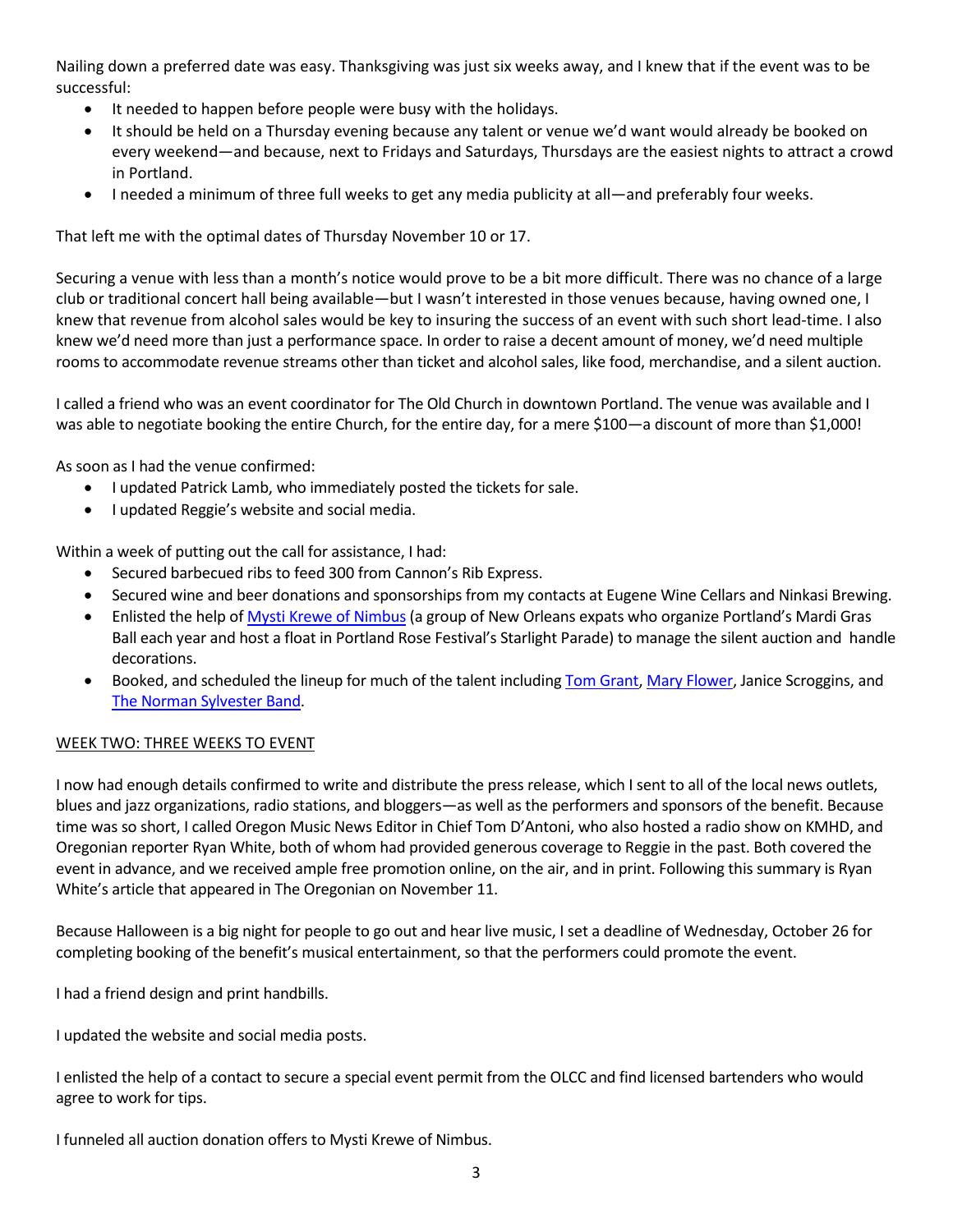I checked references for, and booked a sound tech who offered to provide gear and run sound free of charge.

#### WEEK THREE: TWO WEEKS TO EVENT

On Thursday, October 27 I had the flyers distributed to the benefit performers, along with wristbands and tickets (of which I had a back-stock) to give them access to the venue, complimentary food, and drinks. That weekend, all of the performers announced the benefit at their Halloween shows and distributed the flyers. The gospel musicians I booked took flyers to their churches—the perfect outlet for promoting our benefit!

Ticket sales spiked as a direct result.

By Tuesday, November 1, I had received three phone calls—one from a disabled veteran who knew Reggie through The VA. He was also a retired chef and offered to cook. The other two calls came from separate North Portland church members volunteering themselves and other women from their churches, to cook food and to staff the kitchen and buffet!

I called Carrie Ann Schubert, one of my clients and Reggie's friends, and also the owner of Beaverton Bakery. She readily agreed to donate desserts for our buffet. And, even though we were months away from Mardi Gras, had her bakers make Mardi Gras King Cakes and festive, frosted Mardi Gras cookies in the shapes of fleur-de-lis' and Mardi Gras masks. She also provided a host of other delicious desserts in single-serve portions.

The food was coming together beautifully, but required coordination beyond what I had time to do, so I placed one of the church members—a relative of one of our gospel singers—in charge of coordinating the kitchen, food donations, and buffet.

I placed coordination of the musical production in the capable hands of my business partner, with whom I had previously owned and operated a production company.

I followed up with media personnel and let them know they were on the guest list, should they wish to attend. (Some of those who did attend opted to purchase tickets at the door!)

#### WEEK FOUR: ONE WEEK TO EVENT

Throughout the planning, and right up to the day of the event, was a stream of constant phone calls and emails to answer, return, forward and stay on top of. I had offers for volunteer help that I hadn't yet placed. Finally, I was able to sit down with my partner, and together we walked through every aspect of setting up and running the event—something we had done many times in the past—and wrote down a detailed list of requirements still to be fulfilled and supplies to be gathered.

I assigned our volunteers to tasks.

I used the PayPal donations to secure cash banks for the bar, buffet, and any ticket sales at the door.

I checked in with my team leads for the bar, door, kitchen, production, and silent auction to disseminate important information (parking and load in times and info, etc.) that all performers and volunteers would need for the day of the benefit. I followed up with each to verify that all volunteers and performers had received the information, and to arrange a venue walk-through with them later in the week.

I made sure all important documents (venue contract, OLCC permit and signage, access list, etc.) were together with cash boxes, additional drink tickets, wrist bands, and any other supplies for which I would be responsible… including, as experience had taught me, extra 9V batteries and a couple rolls of duct tape which I donated to the cause!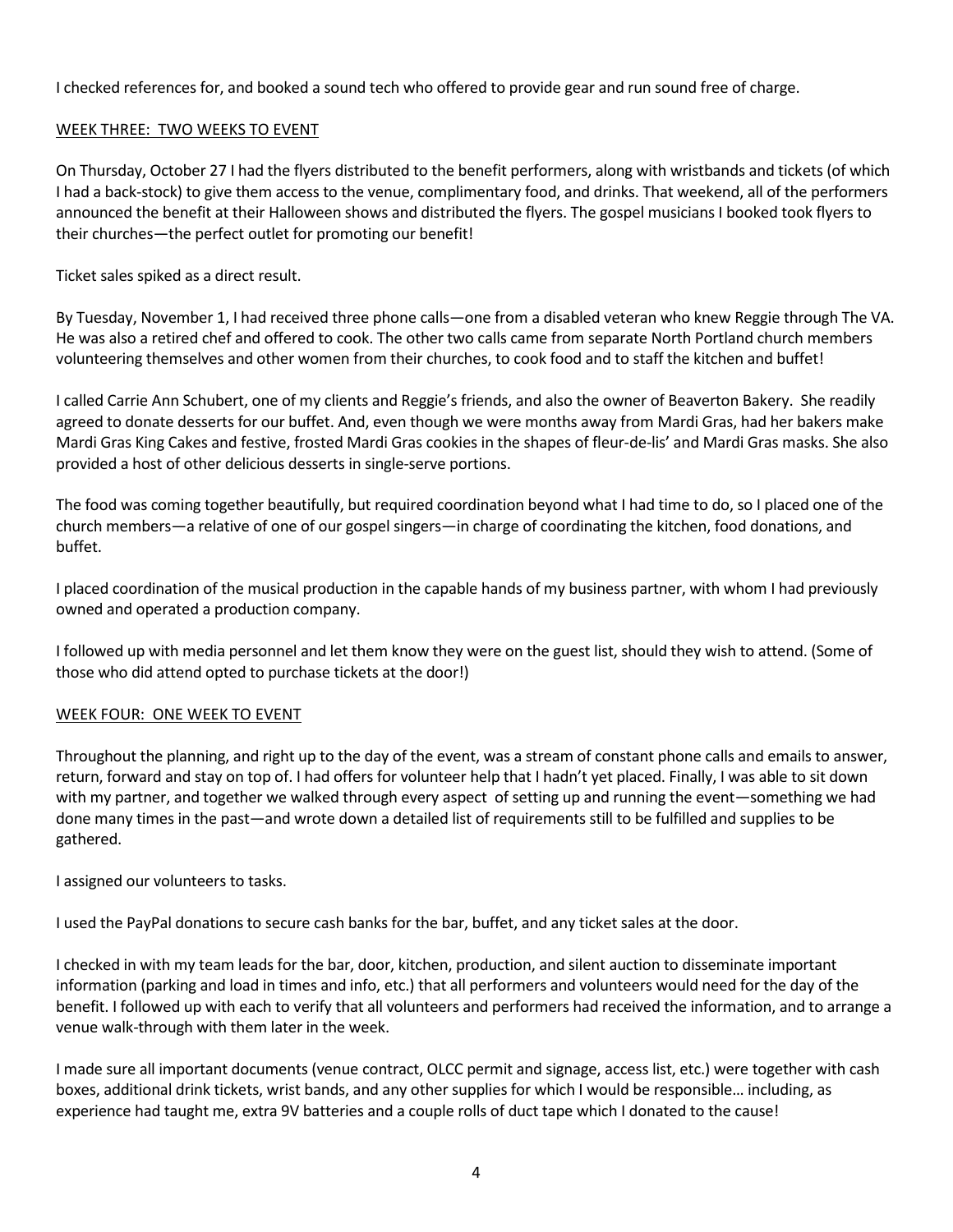I met with The Church's event planner, my team leads, and sound tech at the venue to familiarize all with the plan and facilities.

#### DAY OF THE EVENT

I met The Church's event planner at the venue at 2 PM, and we began setting up tables and chairs in Kinsman Hall.

Beginning at 2:30 PM the team leads and sound techs arrived and began to set up.

By 3 PM, The Old Church was a bustle of activity:

- The basement kitchen was filled with combat veterans, Baptist Church members, Katrina refugees, and children, all laughing as they prepped food, received donations from area restaurants, and ran hundreds of pounds of donated food up the stairs to set up in Kinsman Hall.
- Volunteers were setting up buffet tables with chafing dishes, cutlery, plates, napkins and serving utensils all of which had been donated.
- Mysti Krewe of Nimbus was busy setting up the silent auction and decking out Kinsman Hall with Mardi Gras decorations.
- Patrick Lamb set up the door.
- Musicians arrived early to set up a backline.
- The bar manager arrived with donated beer, wine, ice, glasses, and bar supplies.
- A tarot card reader was setting up a table in the vestibule to read fortunes, the proceeds of which would be donated to the fundraiser.
- Volunteers helped musicians load in gear, while the sound tech finished setting up.

At 5 PM when Wayne Cannon arrived with an actual truck-load of barbecued ribs—so that they'd be fresh and hot for our 5:30 opening—we were ready.

I staged The Transcendental Brass Band, a traditional New Orleans marching band, outside the entrance where they entertained the line of guests waiting to enter.

When the doors opened, Patrick checked people in on his laptop and sold tickets while Reggie greeted the guests who arrived with hugs, cards, flowers and money.

I had arranged for The Transcendental Brass Band to join the pre-set break band on stage for their last song, after which The Brass Band second-lined the audience out of the auditorium and into Kinsman Hall where they continued to play—and where people purchased dinner, drinks and participated in the silent auction. [\(Click here for a YouTube](https://www.youtube.com/watch?v=EtzoM3q4DWA)  [video of this portion of the benefit.\)](https://www.youtube.com/watch?v=EtzoM3q4DWA)

At the end of the evening, the bar manager handed me a pile of cash, separate from the money brought in by alcohol sales. The bartenders, who had been unfamiliar with Reggie when they signed on to work the benefit for tips, were so moved by the event that they donated all of their tips to the cause!

There were tears and laughter, boundless generosity, joy, and gratitude. It was an event—truly built by love—that transcended religious, socio-economic and color barriers, and even musical genres, to bring together diverse and frequently disparate segments of our community.

[Click here for a YouTube video](https://www.youtube.com/watch?v=I-WsFCCXkOM) of the Too Loose Cajun Band with special guests Patrick Lamb, Paul Brainard, Janice Scroggins, and Mac Potts performing at the benefit.

*(Please scroll down to read The Oregonian article.)*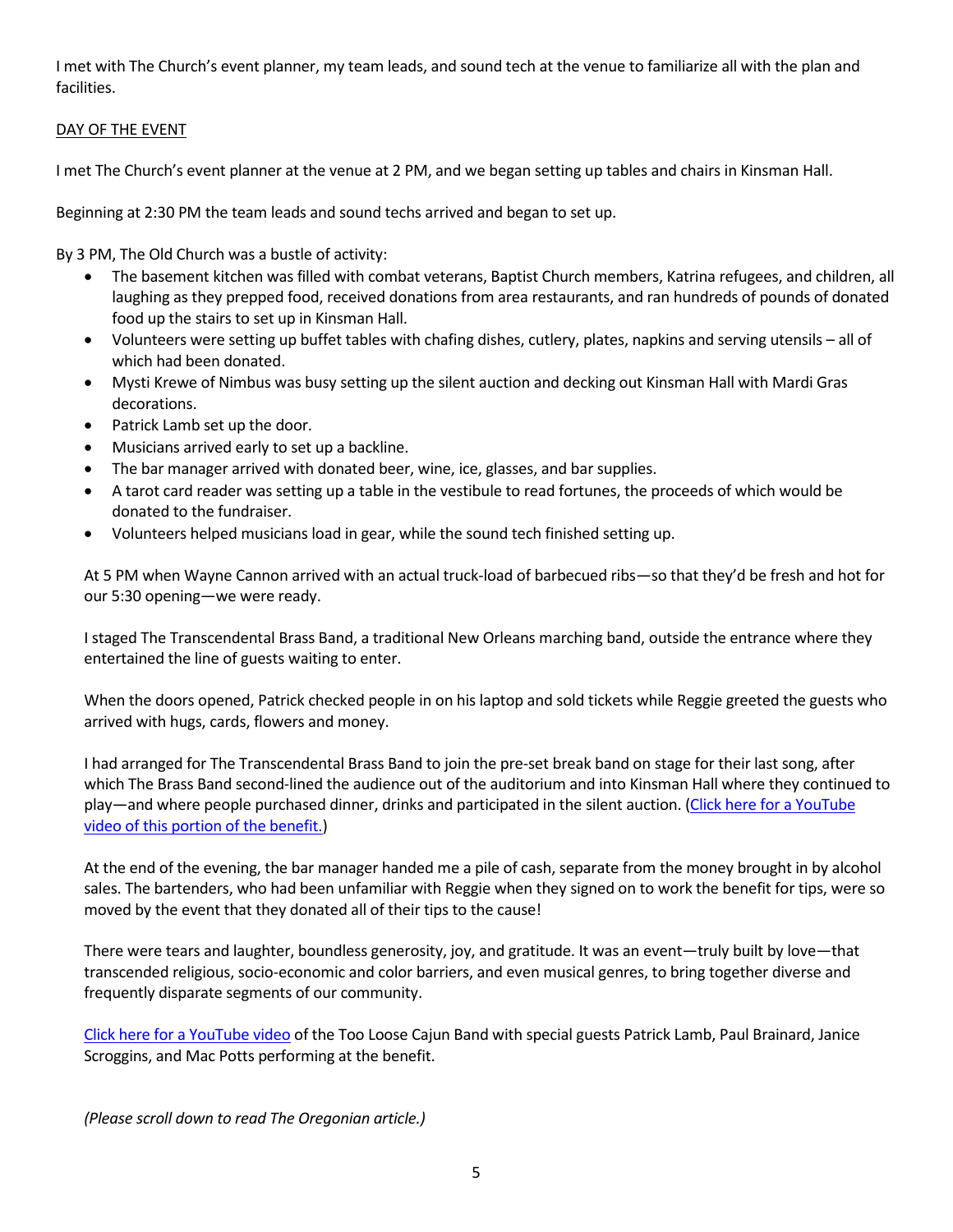# O OREGONLIVE

## Friends organize benefit for sax player Reggie Houston, recovering from cancer surgery

Ryan White, The Oregonian By Ryan White, The Oregonian

#### Follow on Twitter

on November 11, 2011 at 10:30 AM, updated November 11, 2011 at 10:59 AM



Reggie Houston

**Reggie Houston** needs to get out. That much is clear as the sax man on the other end of the phone buzzed with energy on Tuesday. "A forced man of leisure" is how he described himself.

In medical terms, that means he's recovering from prostate cancer surgery performed early last month. With a family history of the disease, he was checked out regularly, and it was caught early.

In musical terms, that means if you see him at the benefit that's been arranged for him next week, and his hands are behind his back, "that's because I asked someone to handcuff me," he said.

Whatever it takes to follow doctor's orders, and the doctor so far has cleared him only for a little soprano sax practice.

"But I am just so fortunate, blessed as it were, to be able to feel so good after such a serious surgery," Houston, 64, said.

Since news of the surgery was announced on his website, friends and fans have been sending food and books, and because everyone knew Houston would never ask for help, this benefit was arranged.

Sax player Patrick Lamb immediately volunteered his talents and his ticketing agency, Tickets Oregon. Jazz pianist Tom Grant signed up, as did Mary Flower,

Janice Scroggins, Norman Sylvester, Peter Dammann, the Transcendental Brass Band and many more. Wayne Cannon, owner of Cannon's Rib Express, where Houston plays on Sundays in the summer, has donated enough food for 300.

It's not surprising that words like blessed, fortunate and grateful flow from Houston like notes from his horn. Born in New Orleans, Houston has a résumé packed with that city's biggest

### REGGIE HOUSTON BENEFIT